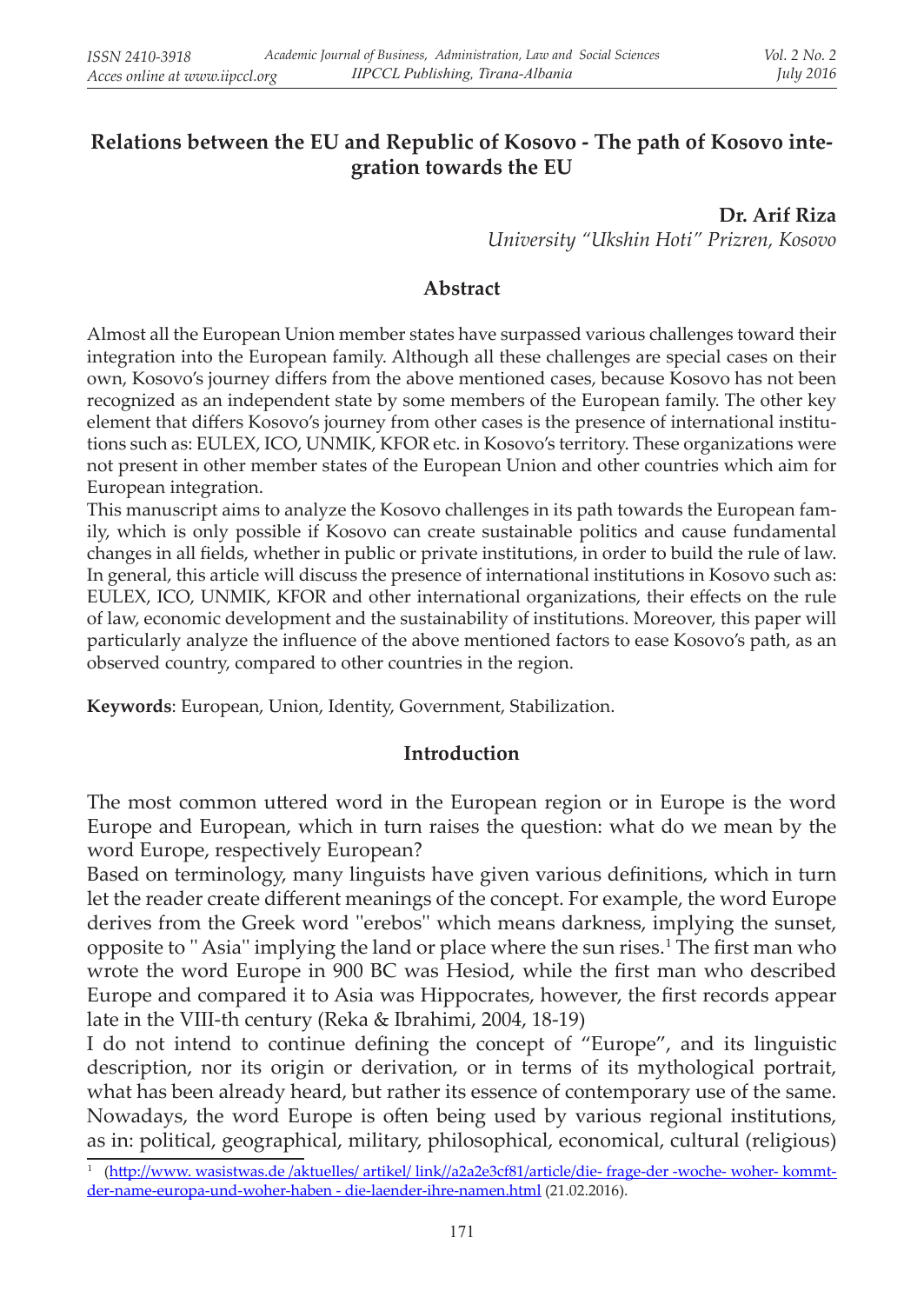and educational discourses. Starting from the above mentioned perspectives, several questions are raised: what is Europe, how far does it extend, what is the European identity, which military force does Europe belongs to, how is the word "Europe" explained, what economic organization does it belong to, which culture prevails in Europe (religions), is it being conducted in faculties, etc. In almost all of these questions, no precise or definitive answer can be made.

To begin with the first question, what is Europe? Europe is an area in which the European states live together under same roof. It should be stated that in its early days, Europe was comprised from 6 states, but has been extended to 28 states nowadays, with a continuous tendency to increase the number of member countries. If the preamble is considered, ''The Charter of Fundamental Rights of the European Union'' proclaimed in December 2000, it appears that the European countries are determined to share in unity, a peaceful future based on the values, increasingly being aware of the spiritual and moral heritage of the union, which is founded upon universal values and inseparable human dignity, freedom, equality and solidarity, based on the principle of democracy and the rule of law.

In the respect of the question, how far does it extend; it is noticeable that the continent extends from the Atlantic Ocean to the Ural Mountains on the west of the Eurasian continent, therefore it is not separated from Asia, but historically considered as a culturally independent continent. However, due to further expansion claims by certain countries such as transcontinental Turkey, Europe's territory was decreased (For Europe there is no definition in where the borders are, but quoted in article 49 of the Treaty of Lisbon's, there one of the main criteria to become membership of EU is to be part of European Continent. This it mean geographically Kosovo is a part of European Continent).

European identity is a very controversial challenge in the European continent and many books by many authors have been written about this topic. We already know that research on European identity is quite old as well as the effort to understand this continent as a whole. The answers have been different starting from the most banal and contradictory ones to violent efforts in order to harmonize things that cannot be united and generally speaking these results have not provided convincing arguments. There are many types of European identity, starting from: cultural and political identity, modern and postmodern identity, national and European identity, etc (Meyer, 2009, 15-20).

With the regard to third question which military force does Europe belong to, one might say that it does not belong to NATO, since within the European Union one can find states that are not yet Members of NATO. 2

In terms of fourth question how is the word Europe explained, besides its mythological meaning, for certain people the word Europe means peace instead of war, democracy instead of tyranny, equality rather than inequality, the place where the diversity is respected, where states feel equal , where the values are adhered, etc.

In the fifth question, what economic organization does it belong to, the possible response might be as follows: it was established as BTHC (Riza, 2012, 366), as BAE,

<sup>&</sup>lt;sup>2</sup> http://www.nato.int/cps/en/natohq/nato\_countries.htm (22.02.2016).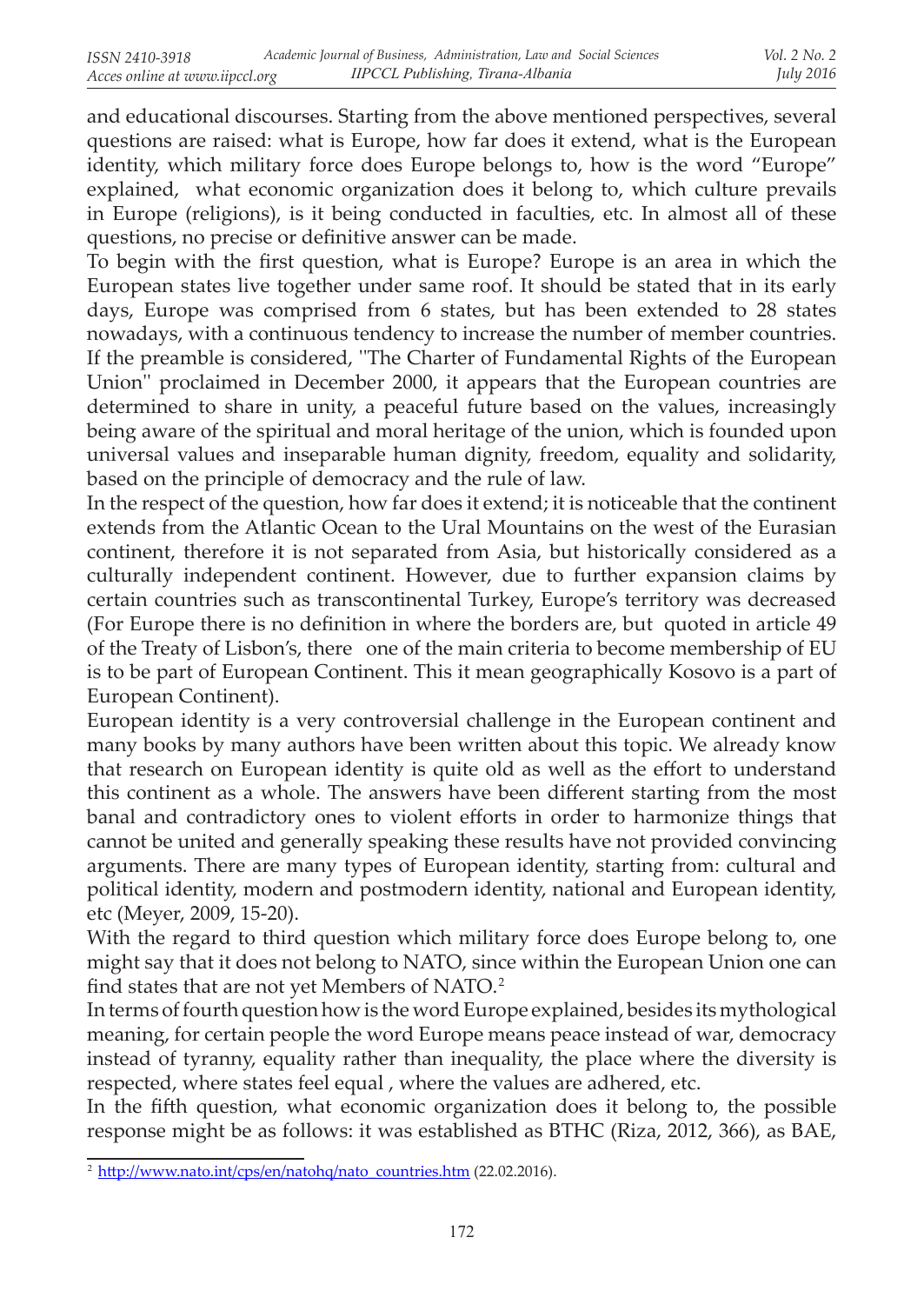and as the EEC, but whereas the EFTA was established as its antipode. Initially the states were EFTA members, but over time most of them are already European Union member states, and still there is a relation between EFTA and the EU, which altogether have established another organization named EEA (EEA European Economic Area-European Economic Space consisting of 28 member states of the European Union and 3 EFTA countries), which's acronym means the European Economic Area.

In the sixth question which is the culture that prevails in Europe (religious), the attributes that Europe belongs to a certain religion or race, is left with no suitable response either. Since the population living in Europe region, are not restricted to only Christianity (Roman), but meantime a large number of Islamic and Christian (orthodox) people are residents of Europe, too. Furthermore, Europe is composed from a diversity of races, such as the black and white people are (The Treaties of EUpromote that EU belongs to different cultures and religions).

Regarding the question as whether European law is being conducted in faculties, herein it can be said that in most of the universities that are within the region, certain subjects are being taught, meantime there are still faculties left uncovered

My purpose is not to be concerned with the terminology or to alter certain authors claims concerned on what Europe is, or what we understand from the word Europe, but on the basis of, what I told above, is to give a definition, which appear to be quite short but I do claim that it is highly accurate. So I can conclude that "Europe is a place of democratic values". What also is ultimately stated in the 1 and 2 articles of the Treaty of Lisbon (Amendments to the Treaty on European Union and the Treaty establishing the European Community in the Official Journal of the European Union No. C 306/10 dated 17.12.2007 DE). Naturally, all of these values (as highlighted in the Treaty) are highly desirable by all of the European Union countries.

# **Relations between the EU and Republic of Kosovo**

With respect to the European Union, relations can be divided into: relations between the group of states or international organizations (UN, NATO, OSCE, Council of Europe, etc.) (Riza, 2012, 224, 280, 284, and 299) and with the states individually, however the relations between the states that have been previously recognized such as: U.S., Russia, China, should be distinguished from the states which are in preaccession (not recognized) by the EU, such as: Slovenia and Kosovo.

Kosovo-European Union relations, date before the war (1999), but only in the field of human rights (European Parliament issued Resolution for Protection of Human Rights, for more visit Resolution 1998).

Short after the war, the European Union established relationship with Kosovo through UNMIK, which is involved in the fourth pillar (Economic Development of Kosovo). An approach that might be considered more respectful, between Kosovo and the European Union, was made in the Thessaloniki Summit in 2003. On the way of the utilization of the Stabilization and Association Process, for the Western Balkans, Kosovo in June 2004, was engaged as well, what was the next approval of partnership with Kosovo, while on 20 of April, 2005 the European Commission adopts a statement "European Future for Kosovo" which was found to be more serious approach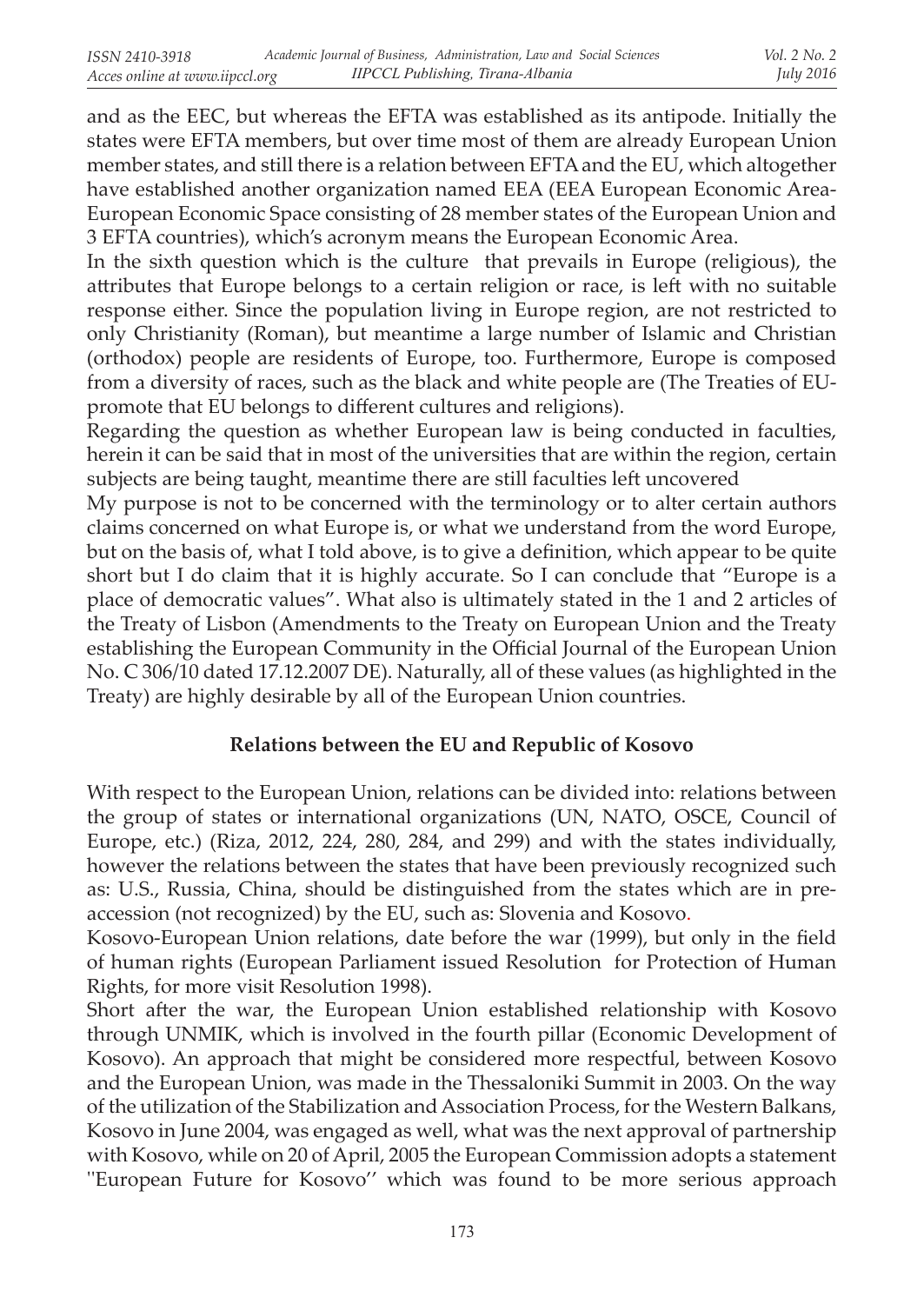towards the integration of Kosovo into the European Union. Although Kosovo has not yet declared its independence, in 2006 the European Council, adopted the first European Partnership, and after Kosovo's declaration of independence, the European Union adopted its second Partnership, in 2008. Kosovo's government, being highly enthusiastic with regard to this case, responded with a document named as: "Action Plan for the Implementation of the European Partnership, in 2008".<sup>3</sup> European Union addressed an action plan and the challenges of Kosovo integration, of the 2009-2010 to European Council and Parliament, where problems and challenges of Kosovo's European Integration have been presented.

The European Commission proposed to deepen and strengthen the European perspective of Kosovo. Although we have a higher approach towards Kosovo's status, there has been no contractual relationship established between Kosovo and the EU (As mentioned above). After the dialogue between Kosovo and Serbia, the European Commission approved opening negotiations on Serbia's accession in EU, whereas Kosovo was given an official start date, of negotiations, on a Stabilization and Association Agreement. Finally on 02.11.2015 Kosovo ratified the SAA- Stabilization and Association Agreement, whereas on 04.02.2016 European Parliament adopted this resolution which is expected to be applicable in June 2016.<sup>4</sup>

## **What is Stabilization and Association Process, what is its purpose, for what states is it applicable?**

In Zagreb Summit in November 2000, the beginning of the European perspective of the Western Balkan countries was held, which included the perspective that was confirmed in the Thessaloniki Summit, held on 21 June 2003, where all participants, high representatives of the European Union and the representatives of the Balkan states, have signed the Declaration of nine clauses, whereby they have defined the relationship between them, so the Thessaloniki summit has completed this process with a new set of instruments.

Based on these two events, the question arises, what is the Stabilization and Association process about? Since this political act has been issued by the European Union for the Western Balkan countries, the answer would be that '' *The stabilization and association process is the EU policy framework for the Western Balkan countries, till their complete EU accession''*.  5

The process of Stabilization and Association has got four main purposes: political stability of the candidate country, a swift transition to the market economy, the promotion of regional collaboration and the prospects to EU membership, by all means to candidate country. This agreement foresees that a part of products originating from the European Union to be custom free and some to be released gradually, whereas there will be products from Kosovo exported to countries of the European Union.

-Political stability of a the candidate country (Kosovo), obviously is based on the formulation, that has been made by the European Council on 22 July 1993, at the

http://www.mei-ks.net/repository/docs/Plani\_i\_veprimit\_te\_ Partneritetit\_Evropian 20 12.pdf. (16.6.2016).

<sup>4</sup> http://www.europarl.europa. eu/ news /en /news-room/20160114IPR09905/MEPs-ratify-EU-Kosovo-Ass ociation-Agreement (16.06.2016).

<sup>&</sup>lt;sup>5</sup> http://europa.eu/legislation\_summaries/glossary/accession\_criteria\_copenhague\_de.htm, (22.02.2016).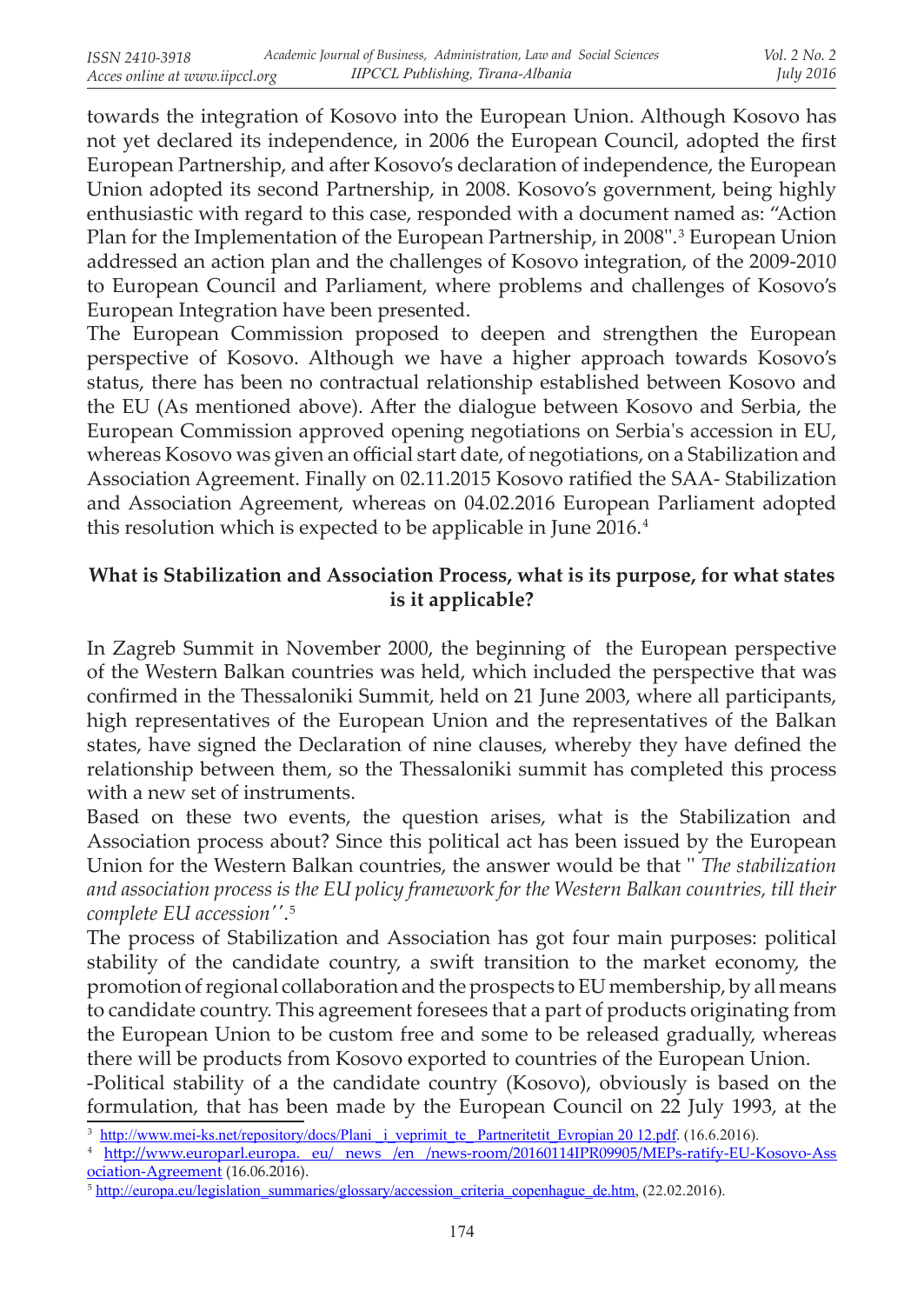Copenhagen Summit, regarding the enlargement of the European Union, moreover in 1995 the same has been confirmed at the European Council meeting, in Madrid. These criteria have been introduced in Article 49 of the Treaty of European Union, $6$ wherein have been assigned, three sets of criteria, as noted above; Political criteria, economic criteria and aqui criteria. The political criteria are understood as stable institutions to guarantee democracy and legal state.

Kosovo had elections on 8-th of June 2014, which were considered to be high standard election performance, which revealed that a country like Kosovo is likely to organize democratic elections which contribute to political stability.<sup>7</sup> In the European Union there has been no clear definition regarding minorities. However, the Parliamentary Assembly of the Council of Europe, seeks to solve the issue of conformity with the requirements of the Protocol, which states that expression of National Minorities, shows a number of persons to a country which:

- Residing in the territory of a state and its citizens;
- Keeps old, stable relatio and strong with this country;
- Express ethnic, cultural, religious, and special linguistic features;
- Can be less in number than the rest of the population of this country;

Are inspired to preserve the culture, traditions, religion or language (Benoit-Rohmer, 1996, 12).

Again, it is quite clear that, there are not many countries where minorities are (according to the constitution of Kosovo) guaranteed so many seats (from, 120 seats, 10 seats for Serbian community and 10 seats for other communities), (Article 64 of the Constitution of the Republic of Kosovo). As far as freedom and human rights are considered, Kosovo Ombudsperson has increased funding, which was previously set at 636,000, to become over a million nowadays, which in turn enabled the growth of the administrative staff either, that of 48 to 60 employees, what was in the same time the requirements of the European Commission.<sup>8</sup> Another political problem remains the relation of Kosovo with its neighbors; in particular relationship with Serbia, which constantly refuses de jure recognition of Kosovo.

We witnessed that in this respect, with the mediation of the European Union, there has been progressive negotiations between Kosovo and Serbia, in enriching agreement, but not to desirable level that will not obstruct Kosovo towards European integration. By this, I mean that non-implementation of this *agreement* represents a great difficulty in terms of attracting foreign investors. This is obvious obstacle that Serbia makes to Kosovo towards integration in international organizations. For example, although Kosovo and Serbia are members of the Free Trade Agreement in Europe (CEFTA) due to non-admitted status of Kosovo from Serbia, often blockade the exportation of goods from Kosovo to Serbia, and thus preventing the economic growth of Kosovo.

The Economic criteria are the ability of a functioning market and the ability to be and keep competition within the European Union. In this regard, despite good legal infrastructure, low enforcement still remains a great challenge. Here we can mention the rights of patents, intellectual property and copyrights, hence it could be said that despite the efforts undertaken by the government, offenders are not being

<sup>7</sup> http://eeas.europa.eu/delegations/kosovo/press\_corner/allnews/news/2014/20140606\_sq.htm (24.02.2016).

<sup>&</sup>lt;sup>6</sup> http://eur-lex.europa.eu/summary /glossary/accession\_criteria\_copenhague.html (24.02.2016).

<sup>8</sup> http://ec.europa.eu/enlargement/pdf/key documents/2013/ks spring report 2013 en.pdf (22.02.2016).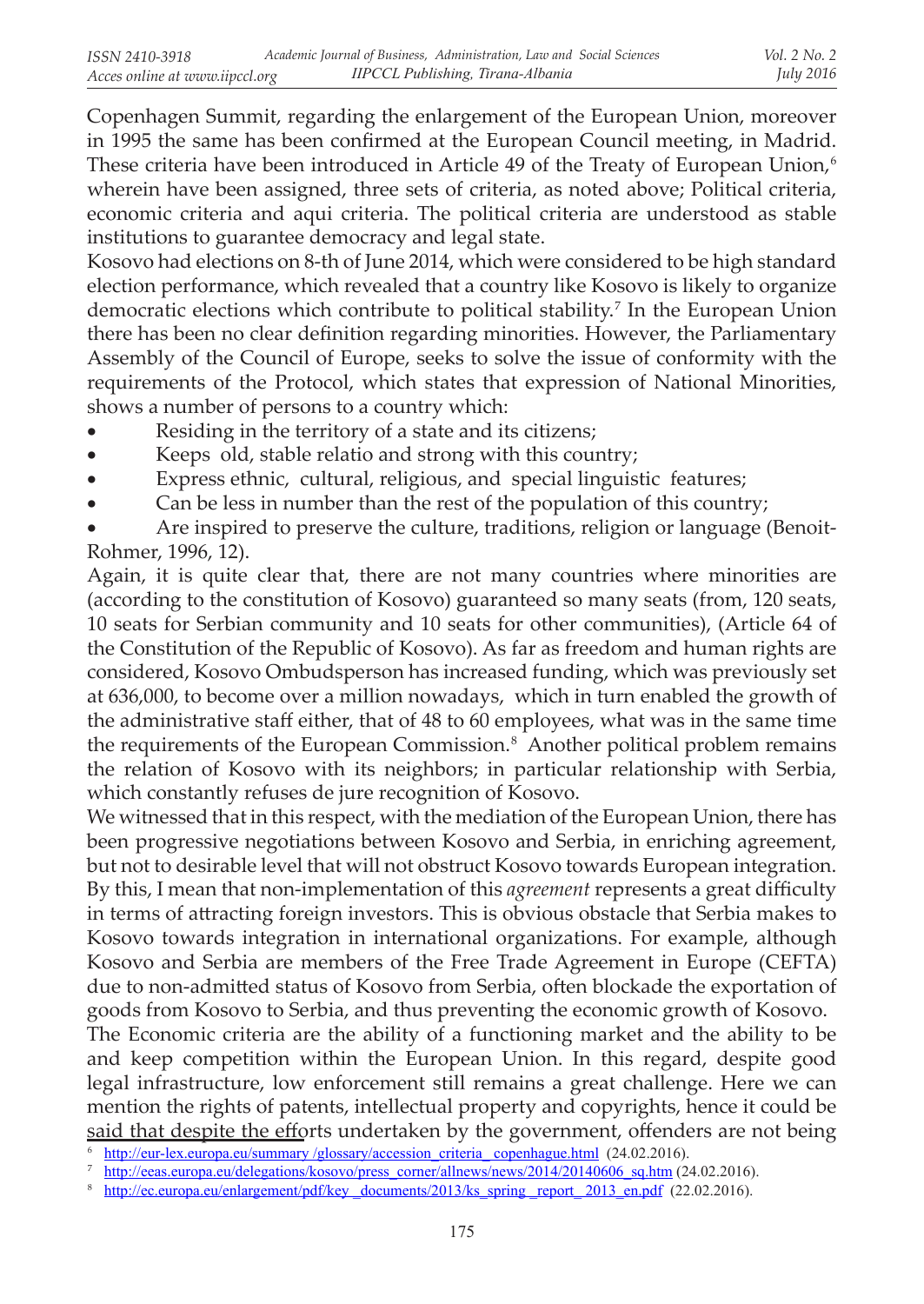punished, as a simple example, of law banning smoking in public places, which has not being implemented to the proper level. Likewise with economics, Kosovo has a large number of unemployed, up to 30.9%, while the young people between the ages of 15-24, represent up to  $55.3\%$  of the population.<sup>9</sup> It is not enough to state the fact that, Kosovo has new workforce, when such power is not active in the labor market. Moreover the implementation of labor laws proves informal relations between employers and employees. This has been another demand in the Report of the European Commission, particularly for Kosovo.

The Criteria of the EU acquis adoption ability of handling the growing obligations towered the European Union, to enrich political and economic goals (monetary union), or better said, undertake steps for the implementation of shared values of the Union.<sup>10</sup> All of the above criteria, at the first glance look fewer, but we must not forget the fact that by establishing the same, European Union aims to achieve several objectives and eliminate some restrictions; the movement of capital, services and labor, achieving common policies, agribusiness, setting common charges, the establishment of common currency and monetary policy.

#### **Conclusions**

Based on the above analysis I would give some challenges and recommendations. An obvious Challenge remains the regional economic integration, which is the same issue as Western Balkans countries, that claim to join the European Union, also Albania and Kosovo have had economic problems (prohibition of the flow of goods) of two states, or another case, between Macedonia and Kosovo, even though these countries do recognize the international subjectivity. But the biggest problem Kosovo has had, and is still ongoing, is Serbia. Furthermore, these integrations depend on both form regions, as well as from other international factors. European Commission report, on what was accomplished from observation of Kosovo, between the period of 2011 - 2013, it has been concluded that Kosovo still needs to be supported on the way of progress in creation and consolidation of the rule of law, efforts to strengthen further reforms in public administration and in terms of improving the functioning of juridical independence. This includes the fight against corruption, organized crime, human trafficking, drug smuggling and money laundering as well as the freedom of expression. 11 It has been confirmed, that Kosovo has established a range of state mechanisms to fight these occurrences. Here it should be added that the accession of Kosovo in NATO countries, would be a great advantage but not essential.

Common challenge of the European Union remains the obedience of five member states that have not yet recognized Kosovo independence, since it is announced that without approval of all the states of the Union, a candidate country cannot be accepted as a member country of the European Union, hence the path of Kosovo towards membership will be long enough.

Another common challenge of the European Union and Kosovo is the issue of visa liberalization. How can a normal human being realize that, from all of the countries

<sup>9</sup> http:/ /ask.rks-gov.net/ (22.02.2016).

<sup>10</sup> http://eur-lex.europa.eu/summary/glossary/accession\_criteria\_copenhague.html?locale=de (24.02.2016).

<sup>&</sup>lt;sup>11</sup> http://ec.europa.eu/ enlargement/ pdf/key documents/2013/ks\_spring\_report\_2013\_en.pdf (24.02.2016).